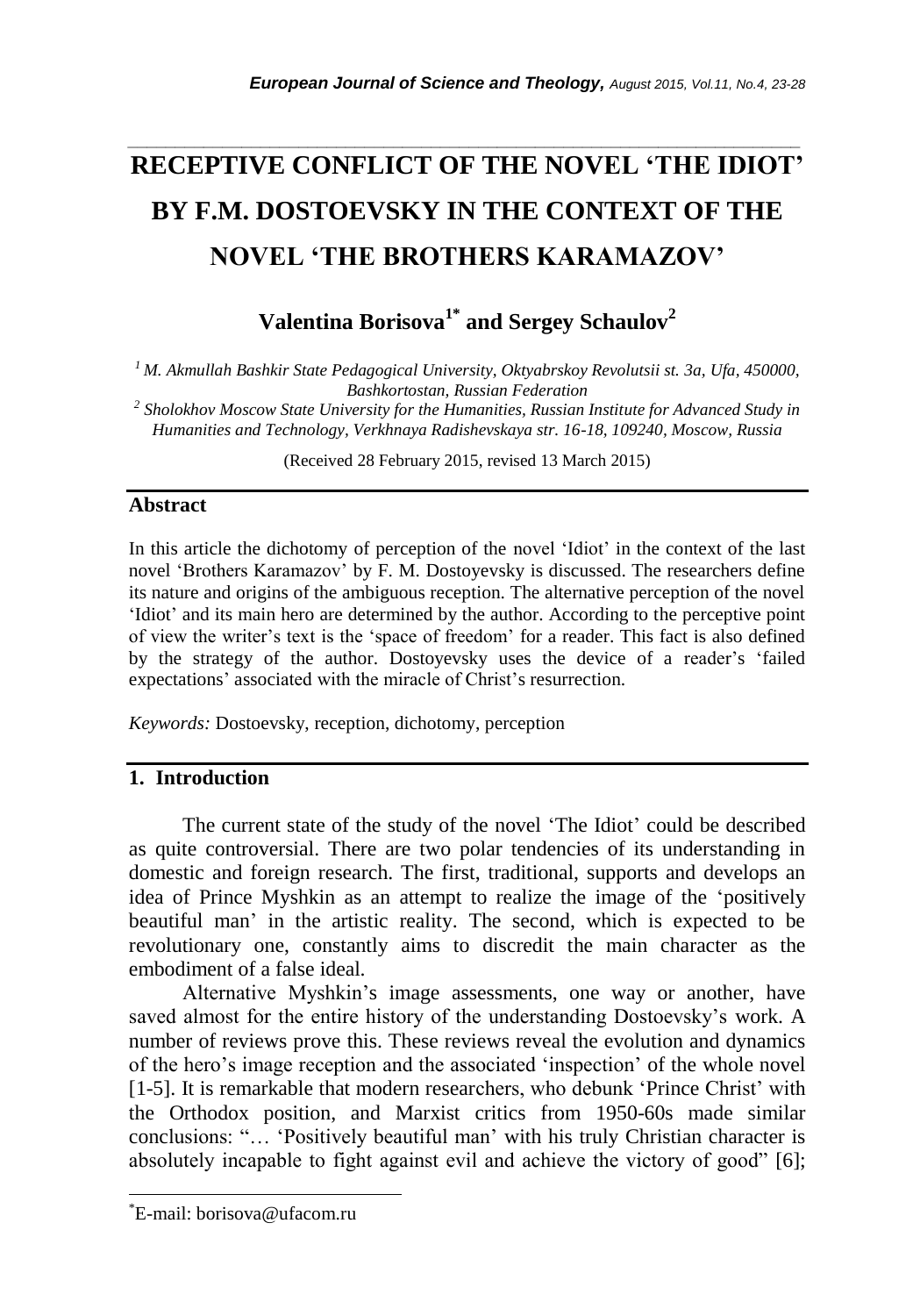"The Prince comes with a set of "medical" items which are thought to be curative" [7].

## **2. Methodology**

Vladimir Zakharov, president of the International Dostoevsky Society, fairly called these attacks "aesthetic obscuration" [8]. We can argue endlessly with similar concepts and statements, give a variety of counter-arguments following him, but the fact that this understanding already has its own history and tradition deserves attention. Maybe there is something in the novel that provokes the reader to form exactly the same opinion about the main character?

We are going to analyze the novel 'The Idiot' from this point of view. The Prince arrives in Russia having distinct tasks: "…I think I am a philosopher, perhaps, and who knows, perhaps I do wish to teach my views of things…" [9]. This point of view is revealed in the pre-materials for the novel: "PRINCE SAID ABOUT SINFUL PEOPLE: "THEY ARE ALL SICK, THEY NEED CARE"" (stressed by Dostoevsky) [9, p. 221]. But hero"s mission ends not with just a failure but with a disaster. 'Sick people' die, 'the healer' returns to his original state of madness without hope for a cure: "…Dr. Schneider frowns ever more and more and shakes his head; he hints that the brain is fatally injured; he does not as yet declare that his patient is incurable, but he allows himself to express the gravest fears" [9, p. 508].

Moral influence at those around the Prince is also weak and it is stated in the conclusion of the novel: "Lebedeff, Keller, Gania, Ptitsin, and many other friends of ours continue to live as before. There is scarcely any change in them, so that there is no need to tell of their subsequent doings." [9, p. 508] It may seem that the final of the novel is not just tragic, but aimlessly tragic, because of a lack of catharsis. It is especially evident during the scene of Myshkin and Rogozhin"s "vigil" over the body of Nastassya Filippovna.

"So we will not say anything about it, or let them take her away?"

"Not for anything!" cried the other; "no, no, no!" Then it is followed by a symbolic phrase of Rogozhin: "I've covered her with oil-cloth, best American oilcloth, and put the sheet over that, and four jars of disinfectant" [9, p. 504]. The attempt of Rogozhin to 'stop the moment' of death, to 'preserve' the dead body and the agreement to it by the prince – all these facts are statements of being stop. And here is an obvious connection between the last novel"s scene and the painting by Hans Holbein "The Body of the Dead Christ in the Tomb", hanging in the house of Rogozhin. Myshkin"s phrase, which was said in the very beginning of the novel, obtains a very grim meaning in this context: "Why, a man"s faith might be ruined by looking at that picture!" [9, p. 182]

#### **3. Prince Christ?**

It is well known that the famous formula of the author "Prince Christ" defined the direction of a traditional apologetic interpretation of the whole novel.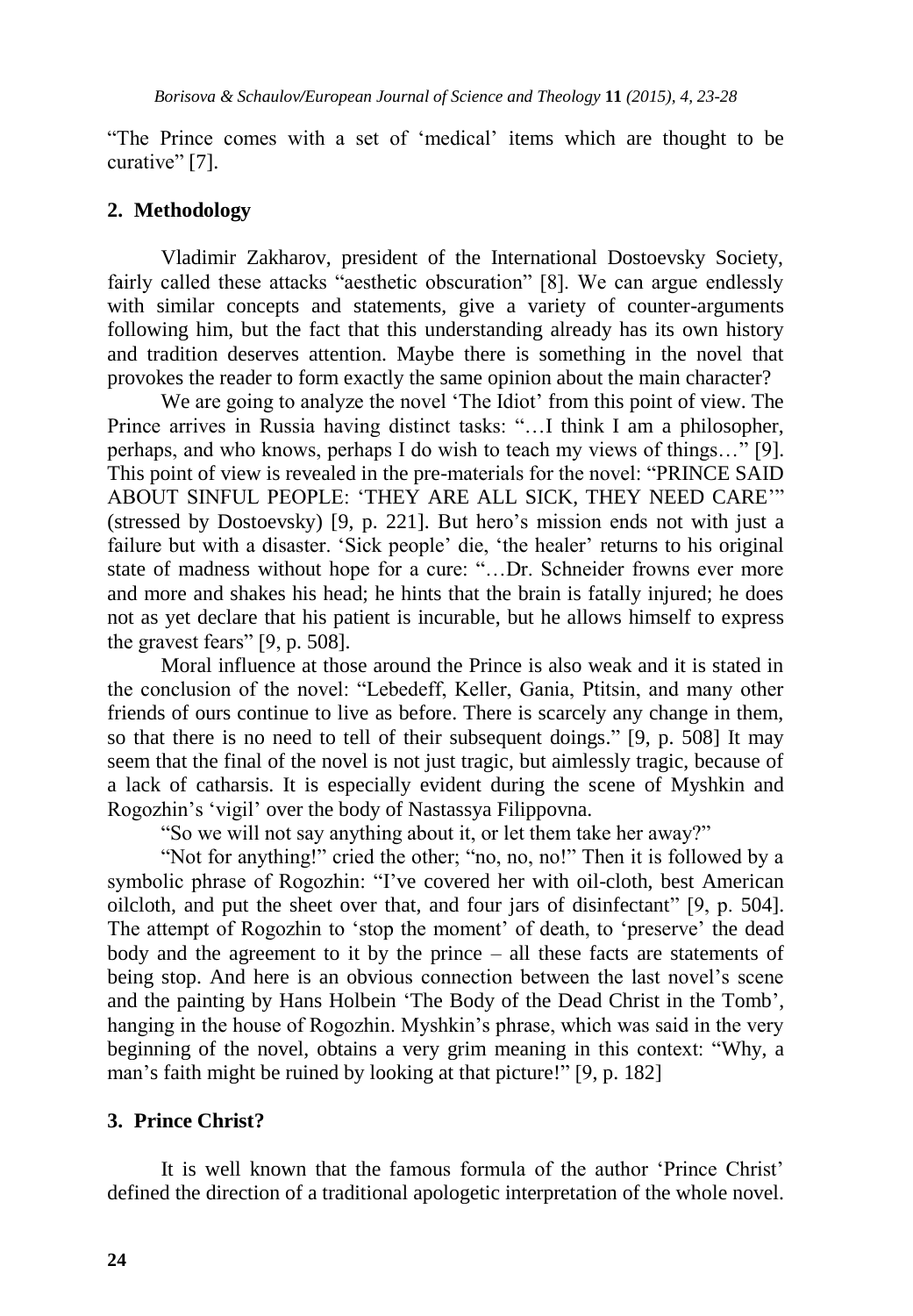But the embodiment of Christ"s story in the novel has not got the most important feature – the resurrection and Easter celebrations. Therefore, the lack of the Gospel catharsis in the story of the 'Christ like' man provokes its negative perception [10; 11]. That is, the reader of the novel "The Idiot" does not have enough miracle. And this is curious and favourite trick of Dostoevsky – a violation of reader"s expectations. This trick becomes the strongest stimulation of a receptive reaction. That is why the writer considered his best readers those who preferred the novel 'The Idiot' to all his other works [12].

Besides, Dostoevsky, following the logic of lifelike narrative, does not allow the direct intervention into the course of events of the supernatural origin. Once Romen Nazirov wrote: "Basically, the realistic novel denies the existence of a miracle" [13]. In our opinion, the author of the great "Pentateuch" could have used this denial to enhance the aesthetic and moral impact of his work on the readers. It seems that the writer was aware of its provocative manner, understanding perhaps that the conflict of the readers" perception would be inevitable.

Many important features of this conflict were included in the final Dostoevsky novel "The Brothers Karamazov". There are many of his own quotes and allusions in the novel "The Idiot", but we are going to focus on the "Legend of the Grand Inquisitor". The reason for discussion of this theme in our article is the criticism of a Christ like character.

Nowadays, Tatiana Kasatkina advanced the most clear and consistent 'claims' to the Prince Myshkin: " Prince Christ has turned to be a hell's hostage, less than wistful inmate, long before the end of the novel, when proponents of the idea of a beautiful man – Christ, finally agreed to treat him like this, who was broken by unworthy people who did not want to admit the fact that a man, trying to cope with the Christ's mission, is able to finish with the only way – in a madness and plunging others into it, making them to look into the "empty skies"" [14].

The conflict and the desire to debate detected by Dostoevsky"s characters appear in the tone of such statements. Alyosha, after hearing the poem of his brother, exclaims: "Your Inquisitor does not believe in God, that"s his secret!" [15] It does not mean that he doubts about the existence of God, because the Grand Inquisitor knows who stands in front of him. It is about another thing: Inquisitor reproaches Christ blaming his non-participation in the historical social process. Moreover, the old man demands only supernatural involvement, confirmed by the authority of a miracle and a mystery. In fact, this requirement is a hidden desire of an immediate Kingdom of God. It was expressed by Ivan: "I want to see with my own eyes the hind lie down with the lion and the victim rise up and embrace his murderer" [15, p. 222]. The Inquisitor formula "Do not bother!" is an expression of the same tense desire of a miracle, which has just come down to its end, despair and denial.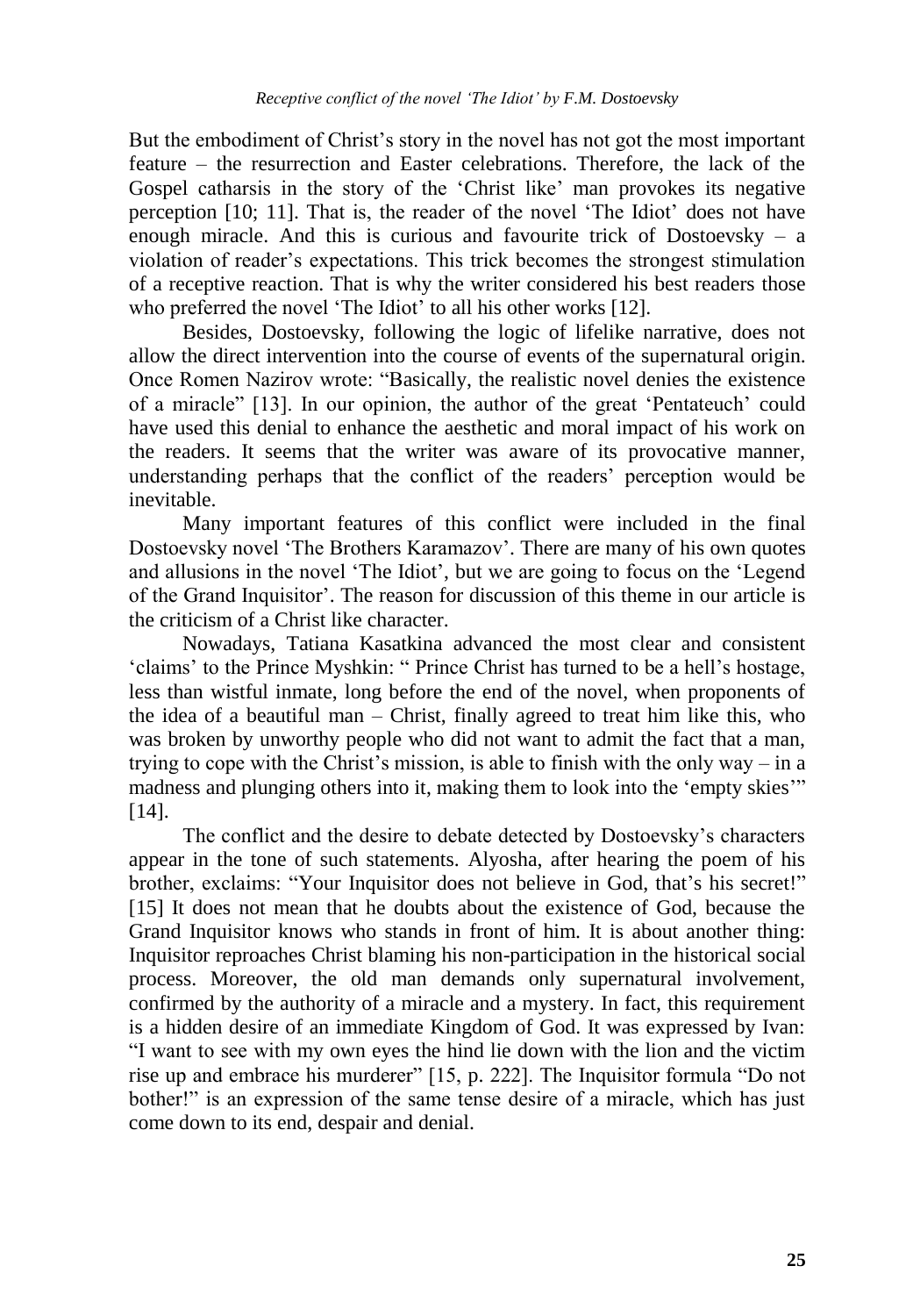In fact, Ivan and the character on his poem give voice to the pain shock of the tragedy observer, who did not see its solution and deprived cathartic experience. The unbelief of Inquisitor is a deception of the inner sight: the tragedy of a history shadows the mystery of faith for him.

Nature is a pointlessly tragic in its material term only (for example, the way of its perception by Hippolyte Terentiev), and pointlessly tragic human history, taken only in its socio-political aspect. Here is the phase of Ivan: "It's not that I don"t accept God, it"s the world created by Him I don"t and cannot accept" [15, p. 222].

## **4. Conclusions**

Of course, Dostoevsky did not aim to image Christ, who came to the people of the XIX century to save them. As it was often shown and proved, the object of his creative attention is a Christ like man. [16] However, if an external eventive plot is logically complete (if compare "The Idiot" to other novels of the writer, it differs with remarkably consistent narrative), the mytho-ideological plot essentially devoid of completion. It stops where it must cross over the bound of logic or objective likelihood.

The Grand Inquisitor is not beyond the historical understanding of Christ and his mission. And from this point of view, it did not succeed, because the gospel miracle belongs to a different level. Diametrically opposed rating of Hans Holbein's painting in relation to the novel 'The Idiot' is a striking example of the receptive and axiological conflict [17, 18]. Some interpreters believe that the artist decided to image the dead body of Christ, he did it and could not add to his creation even a small sigh of his resurrection. On the other hand, according to Vladimir Zakharov: "Holbein painting testifies not to the death, but the resurrection of Christ", it shows "inner light" of his dead body, which "has already been struck by the first spark of the resurrection" [8, p. 297].

Dostoevsky did not image "the resurrection" of the Prince Myshkin in the novel, because there are things, which could not be represented or expressed [19]. Moreover, they must not be expressed, assuming free reader"s perception [20]. This is 'the gift of freedom', which was considered by the Inquisitor the main mistake of his 'opponent'.

The reader of the novel "The Idiot" has this freedom of perception just because the mytho-ideological plot of the novel is not complete: it remains to the reader to believe Myshkin (or in Myshkin), or not to believe. Those who prefer not to believe "the Christ Prince", willing or not identify themselves with the logic of the Grand Inquisitor. This is a choice and a deep difference between the two ways of understanding of the Dostoevsky"s novel. Thus, the dichotomy of the perception of the novel "The Idiot" is programmed by its text, which, as it was stated in one of the last works of Tatiana Kasatkina, remains "a space of freedom" [21].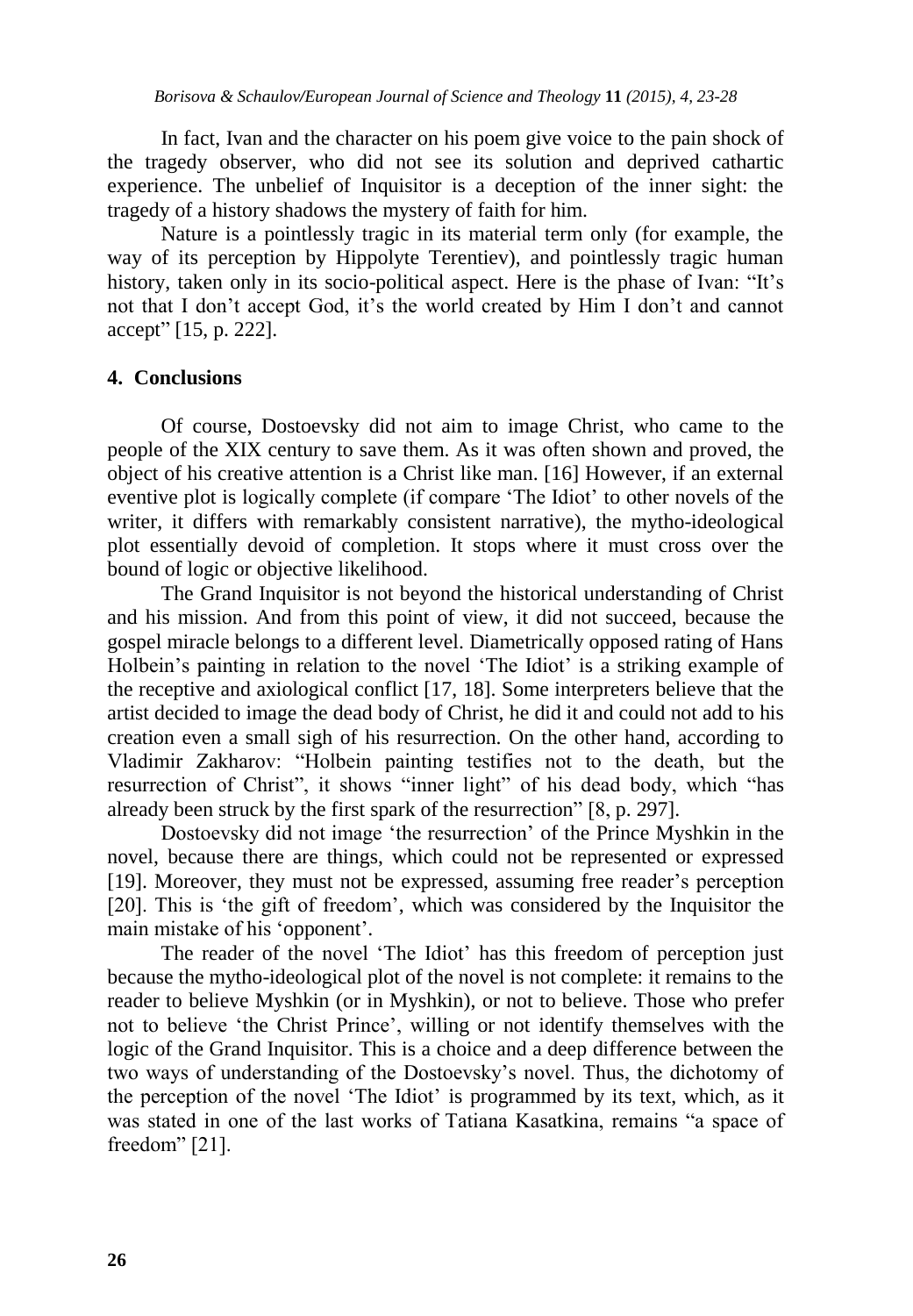#### **References**

- [1] V.V. Borisova, *From the History of the Interpretation of the Novel "the Idiot" and the Image of Prince Myshkin*, in *Dostoevsky"s novel "The Idiot": Thoughts. Problems. Interuniversity collection of scientific papers*, in Russian, Ivanovskij Gosudarstvennyj Universitet, Ivanovo, 1999, 169-178.
- [2] V.A. Svitelsky, We've Lost the Trail. What Can We Do..." (By today's reading of *the novel "the Idiot")*,in *Dostoevsky and World Culture*, in Russian, Serebrjanyj vek, St. Petersburg, 2000, 205-228.
- [3] G.G. Ermilova and V.A. Svitelsky, *"The Idiot"*, in *Dostoevsky: essays, letters and documents. Dictionary*, in Russian, Pushkinskij dom, St. Petersburg, 2008, 93-110.
- [4] J. Givens, Russ. Stud. Lit., **47(3)** (2011) 3-6.
- [5] L. Turkevich, St. Vladimir"s Theological Quarterly, **33** (1989) 391-477.
- [6] M.S. Gus, *Ideas and Imageries by F.M. Dostoevsky*, 2<sup>nd</sup> edn., in Russian, Hudozhestvennaja literatura, Moscow, 1971, 209.
- [7] E.A. Trofimov, *Image of Myshkin in the First Part of the Novel "the Idiot"*, in *Dostoevsky F.M. "the Idiot": the current state of the study*, in Russian, Nasledie, Moscow, 2001, 243.
- [8] V.N. Zakharov, *"If Christ is Risen From the Dead?"*, in *Artist"s Name – Dostoevsky. The Sketch of Creativity*, in Russian, Indrik, Moscow, 2013, 281.
- [9] F.M. Dostoevsky, *Collected works*, in Russian, Vol. 8, Nauka, Leningrad, 1973, 51.
- [10] I.A. Kirillova, *The Image of Christ by Dostoevsky. Reflections*, in Russian, VGBIL im.M.T. Rudomino, Moscow, 2010.
- [11] M. Krieger, *Dostoevsky's "Idiot": The Curse of Saintliness*, in *Dostoevsky: A Collection of Critical Essays*, R. Wellek (ed.), Englewood Cliffs, New Jersey, 1962, 39-52.
- [12] O. Meerson, Dostoevsky"s Taboos, Dresden University Press, Dresden, 1998, 82- 108.
- [13] R.G. Nazirov, *Dostoevsky"s work. Problematics and poetics*, in Russian, Bashkirskij Gosudarstvennyj Universitet, Ufa, 2014, 76.
- [14] T.A. Kasatkina, *The Role of Artistic Detail and Features of the Functioning of the Words in the Novel by F.M. Dostoevsky "the Idiot"*, in *Dostoevsky F.M. "the Idiot": the current state of the study. Collected works of Russian and foreign scientists*, in Russian, Nasledie, Moscow, 2001, 92.
- [15] F.M. Dostoevsky, *Collected works*, in Russian, Vol. 14, Nauka, Leningrad, 1976, 238.
- [16] M.V. Jones, *Roman-Nevaliashka: Further Thoughts on the Structure of Dostoevsky"s "The Idiot"*, in *Translating Culture: Essays in Honour of Erik Egeberg on the Occasion of his 60th Birthday*, G. Kjetsaa, L. Lönngren & G. Opeide (eds.), Solum, Oslo, 2001, 29-139.
- [17] T.A. Kasatkina, Russ. Stud. Lit., **47(3)** (2011) 73-97.
- [18] B.N. Tikhomirov, *The Problem of Christ"s Death in the Novel "The Idiot"*, in *…I Occupy Myself with this Mystery, because I Want to Be a Man. Articles and essays about Dostoevsky*, in Russian, Serebrjanyj vek, St. Petersburg, 2012, 48-63.
- [19] E.M. Zhilyakova, *Poetics of "Unexpressed" Things in the Novel "The Idiot"*: *Dostoevsky F.M. and Zhukovsky V.A.*, in *Dostoevsky"s novel "The Idiot": Thoughts. Problems. Interuniversity collection of scientific papers*, in Russian, Ivanovskij Gosudarstvennyj Universitet, Ivanovo, 1999, 47-60.
- [20] R.F. Miller, *The role of the Reader in "The Idiot"*, in *Critical Essays on Dostoevsky*, R.F. Miller (ed.), G.K. Hall, Boston, 1986, 103-116.